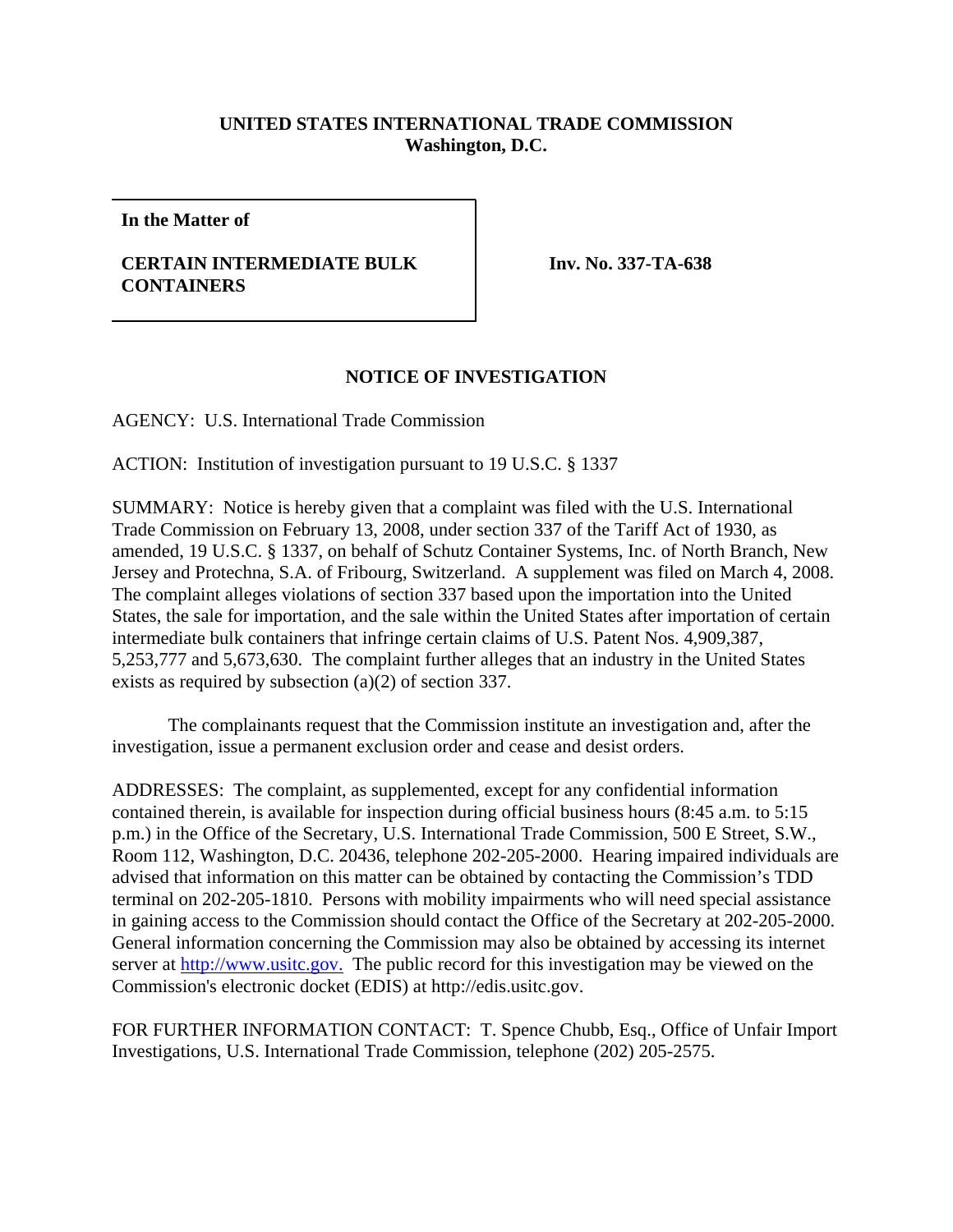AUTHORITY: The authority for institution of this investigation is contained in section 337 of the Tariff Act of 1930, as amended, and in section 210.10 of the Commission's Rules of Practice and Procedure, 19 C.F.R. § 210.10 (2007).

SCOPE OF INVESTIGATION: Having considered the complaint, the U.S. International Trade Commission, on March 7, 2008, ORDERED THAT –

(1) Pursuant to subsection (b) of section 337 of the Tariff Act of 1930, as amended, an investigation be instituted to determine whether there is a violation of subsection (a)(1)(B) of section 337 in the importation into the United States, the sale for importation, or the sale within the United States after importation of certain intermediate bulk containers that infringe one or more of claims 1, 13, 14, 16, 17, and 31 of U.S. Patent No. 4,909,387; claims 1, 6, 12, and 15 of U.S. Patent No. 5,253,777; or claim 1 of U.S. Patent No. 5,673,630, and whether an industry in the United States exists as required by subsection (a)(2) of section 337;

(2) For the purpose of the investigation so instituted, the following are hereby named as parties upon which this notice of investigation shall be served:

(a) The complainants are –

Schutz Container Systems Inc. 200 Aspen Hill Road North Branch, New Jersey 08876-5950

Protechna, S.A. 14, Avenue de la Gare 1700 Fribourg FR Switzerland

(b) The respondents are the following entities alleged to be in violation of section 337, and are the parties upon which the complaint is to be served:

> Shanghai Kingtainer Packaging Container Co., Ltd., 5265 Hutai Road Shanghai, China 201907

Novus International, Inc. 530 Maryville Centre Drive St. Louis, Missouri 63141